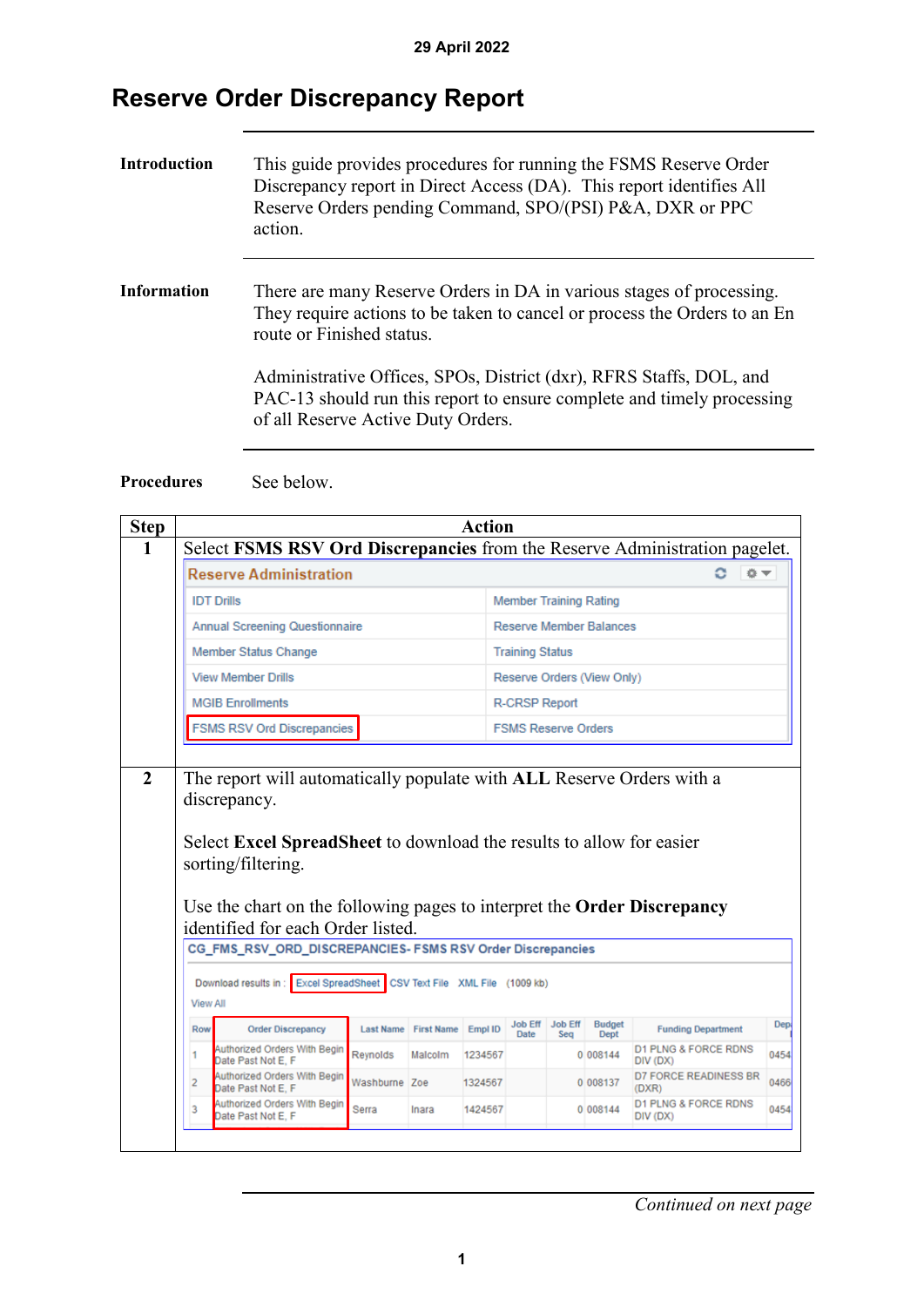## **Reserve Order Discrepancy Report,** Continued

**Procedures**, continued

| <b>Discrepancy</b>     | <b>Description</b>                                                 |
|------------------------|--------------------------------------------------------------------|
| <b>Authorized</b>      | Reserve Order is not in an En route or Finished status and the     |
| <b>Orders with</b>     | begin date of the Order is past the current date of the report.    |
| <b>Begin Date Past</b> |                                                                    |
| Not $E, F$             | SPO/(PSI) P&A action needed either to process to an En route or    |
|                        | Finished status or cancel the Order.                               |
| En route and           | Reserve Order is in an En route or Finished status with no Reserve |
| <b>Finished Orders</b> | Order Begin (ROB) Job Row to begin AD Pay on the Actual Begin      |
| with No ROB Job        | Date of the Order (Seq Nbr 1).                                     |
| <b>Row</b>             |                                                                    |
|                        | Contact PPC for action. PPC will create a Customer Service help    |
|                        | ticket and inform the SPO/(PSI) P&A if any further action is       |
|                        | required.                                                          |
| <b>En route Order</b>  | Reserve Order is in an En route status with an inactive department |
| with Inactive          | ID on the Orders.                                                  |
| <b>Department</b>      |                                                                    |
|                        | SPO/(PSI) P&A needs to enter a valid department ID.                |
| <b>En route Order</b>  | Reserve Order is in an En route status with an inactive location.  |
| with Inactive          |                                                                    |
| Location               | SPO/(PSI) P&A needs to enter valid location.                       |
| <b>En route Order</b>  | Reserve Order is in an En route status with an inactive position.  |
| with Inactive          |                                                                    |
| <b>Position</b>        | SPO/(PSI) P&A needs to enter a valid position number.              |
| <b>Finished Order</b>  | Reserve Order is in a Finished status, but no Reserve Order End    |
| with No ROE or         | (ROE) date or Release from Active Duty (RLD) date Job Row          |
| <b>RLD</b> in Job      | built to shut down the member's entitlement to AD Pay on Actual    |
|                        | End Date.                                                          |
|                        |                                                                    |
|                        | Contact PPC if Short Term Orders. Complete required RELAD          |
|                        | event if Long Term Orders.                                         |
| <b>Future Dated</b>    | Reserve Orders with a future dated Reserve Order Begin (ROB)       |
| <b>ROB/ROE Row</b>     | and/or Reserve Order End (ROE) Job Row - Error should never        |
| in Job                 | occur but was built as a possible condition.                       |
|                        |                                                                    |
|                        | Contact PPC for action. PPC will create a Customer Service help    |
|                        | ticket and inform the SPO/(PSI) P&A if any further action is       |
|                        | required.                                                          |
| <b>Order BeginDt</b>   | Order Begin Date does not match the Actual Depart Home Date        |
| <b>Different Than</b>  | (Seq Nbr 1) of the Reserve Order.                                  |
| <b>First OrdTravel</b> |                                                                    |
| Actua                  | Contact PPC for action. PPC will create a Customer Service help    |
|                        | ticket and inform the SPO/(PSI) P&A if any further action is       |
|                        | required.                                                          |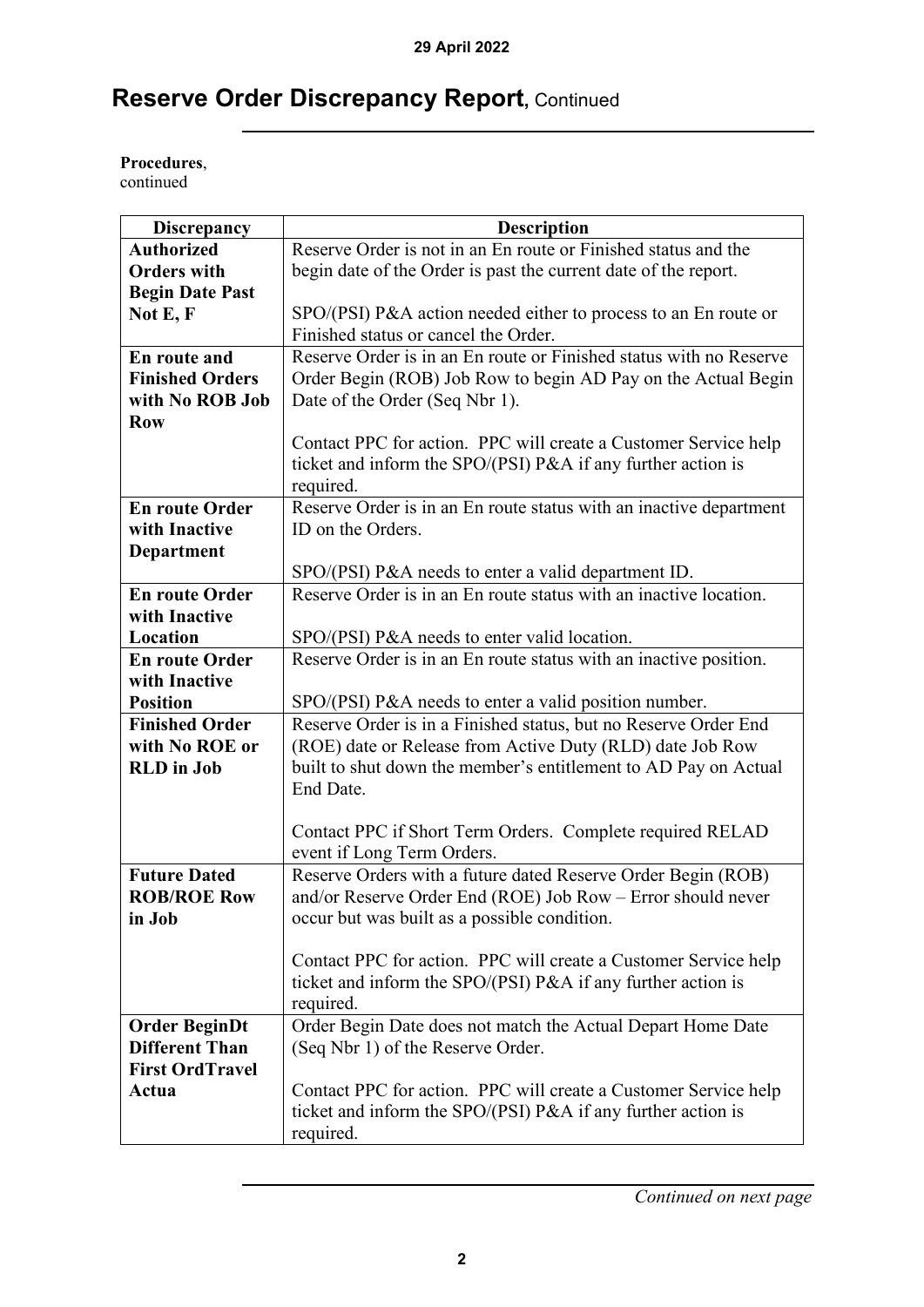## **Reserve Order Discrepancy Report,** Continued

**Procedures**,

continued

| <b>Discrepancy</b>        | <b>Description</b>                                                  |
|---------------------------|---------------------------------------------------------------------|
| <b>Order EndDt</b>        | Order End Date does not match the Actual Depart Home Date (Seq      |
| <b>Different Than</b>     | Nbr 99) of the Reserve Order.                                       |
| <b>Last OrdTravel</b>     |                                                                     |
| <b>Actual D</b>           | Contact PPC for action. PPC will create a Customer Service help     |
|                           | ticket and inform the SPO/(PSI) P&A if any further action is        |
|                           | required.                                                           |
| Orders In P, A, R,        | Reserve Order is in a Proposed, Authorized, or Ready status with    |
| <b>Status with</b>        | an Actual date in one or more of the Travel Order Seq 1, 2, 98, or  |
| <b>Actual Dates Not</b>   | 99 but not submitted for approval to the approving official.        |
| Pendi                     |                                                                     |
|                           | Technician needs to route Orders for approval. No sequence          |
|                           | should have an actual date reported until the Order is submitted to |
|                           | the PAO for approval (member has performed travel). Orders          |
|                           | should always be in an En route, Finished, or Ready status pending  |
|                           | PAO approval when these dates have been populated.                  |
|                           |                                                                     |
|                           | <b>NOTE:</b> Some entries are being populated by the member.        |
| <b>Orders Routed &gt;</b> | Reserve Orders have been submitted for approval; action by          |
| 1 mon to next             | approving authority has been pending for over 1 month in any        |
| level. Action             | status.                                                             |
| pends                     |                                                                     |
|                           | Not an error – these are informational only; a useful tracking tool |
|                           | at the District (dxr) level.                                        |
| <b>Orders With</b>        | Orders with approved travel rows without actual dates. This         |
| <b>Approved Rows</b>      | condition should never occur.                                       |
| with No Actual            |                                                                     |
| <b>Dates</b>              | Contact PPC for action. PPC will create a Customer Service help     |
|                           | ticket and inform the SPO/(PSI) P&A if any further action is        |
|                           | required.                                                           |
| <b>Orders With</b>        | Orders with Actual dates in the future (exceeding system date).     |
| <b>Future Actual</b>      | This condition should never occur.                                  |
| <b>Dates</b>              |                                                                     |
|                           | Contact PPC for action. PPC will create a Customer Service help     |
|                           | ticket and inform the SPO/(PSI) P&A if any further action is        |
|                           | required.                                                           |
| <b>Orders With</b>        | Orders contain an Actual date in Sequence 1, 2, 98, or 99 with      |
| <b>Travel Actual</b>      | Travel Approval blank.                                              |
| <b>Dates Not</b>          |                                                                     |
| Pending /                 | Contact PPC for action.                                             |
| <b>Approved</b>           |                                                                     |

*Continued on next page*